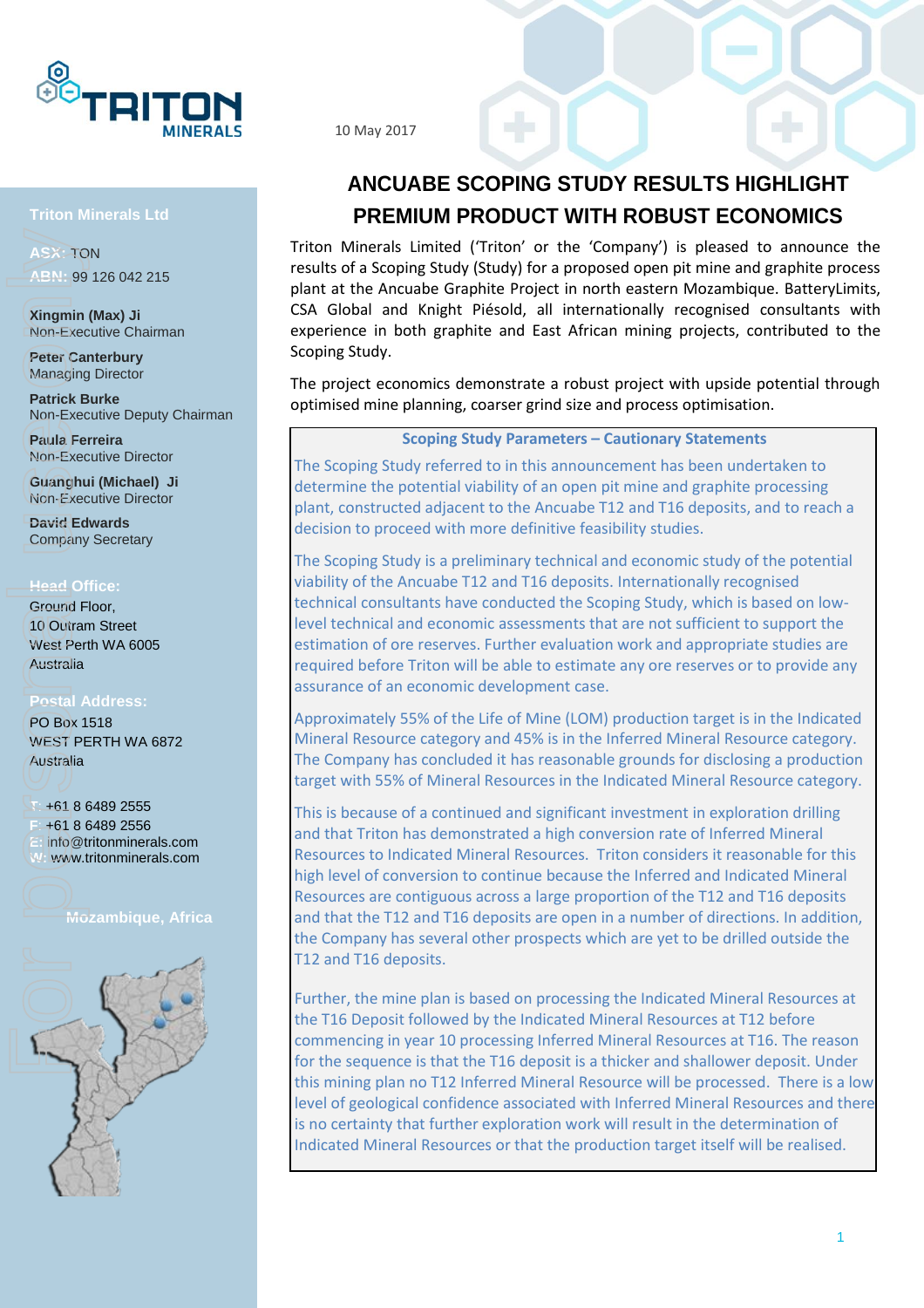

#### **Scoping Study Parameters – Cautionary Statements (Continued)**

The Scoping Study is based on the material assumptions outlined elsewhere in this announcement. These include assumptions about the availability of funding. While Triton considers the material assumptions to be based on reasonable grounds, there is no certainty that they will prove to be correct or that the range of outcomes indicated by the Scoping Study will be achieved.

To achieve the range of proposed feasibility studies and potential mine development outcomes indicated in the Scoping Study, additional funding will likely be required. Investors should note that there is no certainty that Triton will be able to raise that funding when needed. It is also possible that such funding may only be available on terms that dilute or otherwise affect the value of existing Triton shares. It is also possible that Triton could pursue other 'value realisation' strategies such as sale, partial sale, or joint venture of the project. If it does, this could materially reduce Triton's proportionate ownership of the project.

The Company has concluded it has a reasonable basis for providing the forward-looking statements and to expect that it will be able to fund the development of the project. Triton recognises that exclusion of some of the Inferred Mineral Resources from the mine plan reduces the potential returns for the Ancuabe Graphite Project. This will be addressed in the next and final stage of drilling, which commences this month.

Given the uncertainties involved, investors should not make any investment decisions based solely on the results of the Scoping Study.

### **Scoping Study Outcomes**

The Ancuabe Graphite Project is **technically** and **financially** viable. Study highlights:

- Positive returns for all scenarios (Indicated Mineral Resource only and Indicated + Inferred Mineral Resource based mine plans) (ASX release 10 April 2017);
- **Annual production** up to 60,000 Tonnes Per Annum (tpa) graphite concentrate;
- **Payback** period (based on sensitivity analysis) **between 2.7** and **4.8 years;**
- **Net Present Value (NPV)** (based on sensitivity analysis) **between US\$128 M** and **US\$246 M;**
- **Indicated resources** for at least **9 years' operation,** with a potential mine life of 17 years;
- Scoping Study outcome excludes optimisation of mine plan, capital and operating costs; and
- Study provides a strong foundation for the feasibility studies that have commenced.

The Scoping Study was led by supervising engineer BatteryLimits, with the resources and mining studies undertaken by CSA Global and water and tailings studies undertaken by Knight Piésold. All consulting groups have graphite and East African project experience.

The Scoping Study was based on the updated Mineral Resource estimate released to the ASX on 10 April 2017. The Indicated + Inferred Mineral Resource estimate for the Ancuabe Graphite Project comprises 27.9 million tonnes (Mt) grading 6.0% Total Graphitic Carbon (TGC), for 1.68 Mt of contained graphite. The total Indicated Mineral Resource at Ancuabe stands at 9.2 Mt at 6.0% TGC for 0.55 Mt of contained graphite.

The Study considered multiple mine plan options however a conservative mine plan based on processing all Indicated Mineral Resources prior to the processing of any Inferred Mineral Resources is presented in this announcement. Drilling has commenced at Ancuabe aimed at converting key Inferred Mineral Resources to Indicated Mineral Resource category. It is the intention of the Company to process the T16 deposit first which, if successfully converted, would significantly increase the returns of the Ancuabe Graphite Project. However there is no guarantee that the drilling programme will result in the conversion of Inferred Mineral Resources to Indicated Mineral Resource.

A summary of the key findings and sensitivity analysis for the Scoping Study are shown in the table below. This is based on the Indicated + Inferred Mineral Resource and mine plan, processing 0.9 – 1.1 million tonnes per annum (Mtpa) of graphite mineralisation.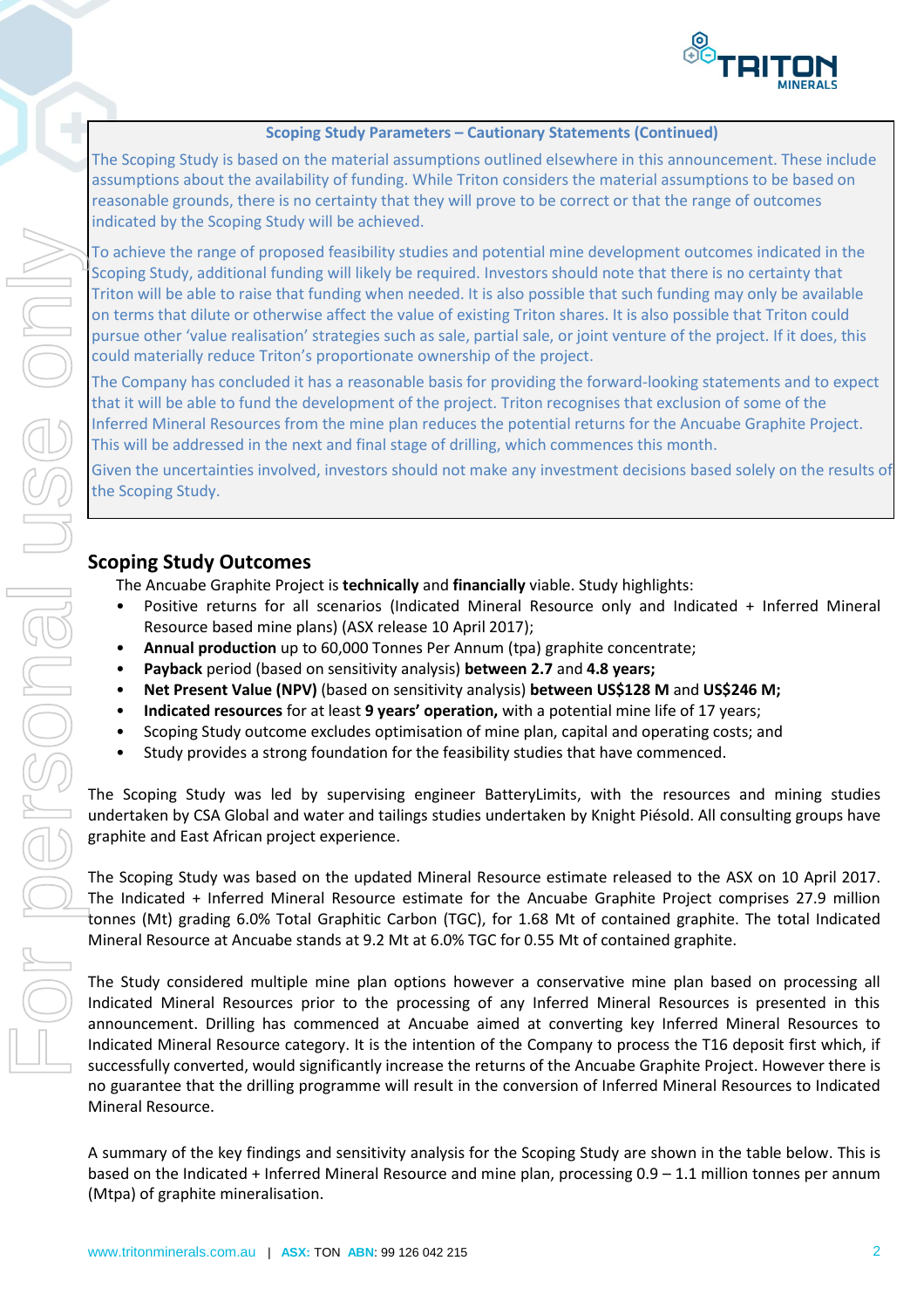

| Graphite concentrate basket price | US\$1,369/t graphite concentrate FOB Pemba        |  |  |
|-----------------------------------|---------------------------------------------------|--|--|
| Payback period                    | Between 2.7 and 4.8 years                         |  |  |
| Discounted NPV                    | Between US\$128 M and US\$246 M                   |  |  |
|                                   | US\$75 M based on Indicated Mineral Resource only |  |  |
| Discount rate                     | 10%                                               |  |  |
| Life of Mine (LOM)                | Initial estimate of 17 years                      |  |  |
| Pre-production capital cost       | Approx. US\$83 M                                  |  |  |
| Operating cost (LOM)              | Approx. US\$601/t graphite concentrate FOB Pemba  |  |  |
| Annual production                 | Up to 60,000 tpa graphite concentrate             |  |  |

*Note: In respect to any Inferred Mineral Resources there is a low level of geological confidence associated with Inferred Mineral Resources and there is no certainty that further exploration work will result in the determination of Indicated Mineral Resources from these Inferred Mineral Resources or that the production target itself will be realised.*

Capital estimates shown in the table above have been prepared by independent consultants, with substantial recent experience in the region. The capital estimate a 15% contingency (based on direct costs.)

Metallurgical testwork to date has shown an average of ~59% large or jumbo flake size (~32% Jumbo) and an average concentrate purity on average of 97.5% Total Carbon (TC). The basket price was determined on this basis.

Feasibility studies are underway and are expected to be completed in late 2017.

Key components of the Scoping Study and the material assumptions applied in the Study are included in the section titled "Material Assumptions" in this announcement. The information includes preliminary mine designs and estimated mine production schedules, metallurgical recoveries from test work and costs based on comparison with similar operations and estimates provided by BatteryLimits, CSA Global and Knight Piésold.

The proportion of Inferred Mineral Resources is included on the basis that, amongst other factors, Inferred Mineral Resources have already been converted to Indicated at a high level of conversion, the Inferred Mineral Resources and Indicated Mineral Resources are contiguous across a large proportion of the deposits, drilling has commenced at T12 and T16 with the intention to continue converting Inferred Mineral Resources to Indicated Mineral Resources, and that the T12 and T16 deposits are open in a number of directions.

The Inferred Mineral Resources are not a determining factor in the Company's decision to proceed. The Company would proceed on the basis of the Indicated Mineral Resources alone.

### **Next steps**

Triton Minerals has commenced discussions on offtake and marketing through its cornerstone investor, Shandong Tianye, which is located in Jinan in the province of Shandong, one of the main regions for graphite production in

The Company has also commenced metallurgical and product testwork for feasibility studies. Drilling at Ancuabe will commence for the third and final phase this month focussing on the T16 deposit, in conjunction with Fixed Loop Electromagnetic Surveys (FLEM) of key targets.

Technical investigations to support other aspects of feasibility studies, including water and geotechnical investigations, process equipment selection investigations and continued environmental base line studies will also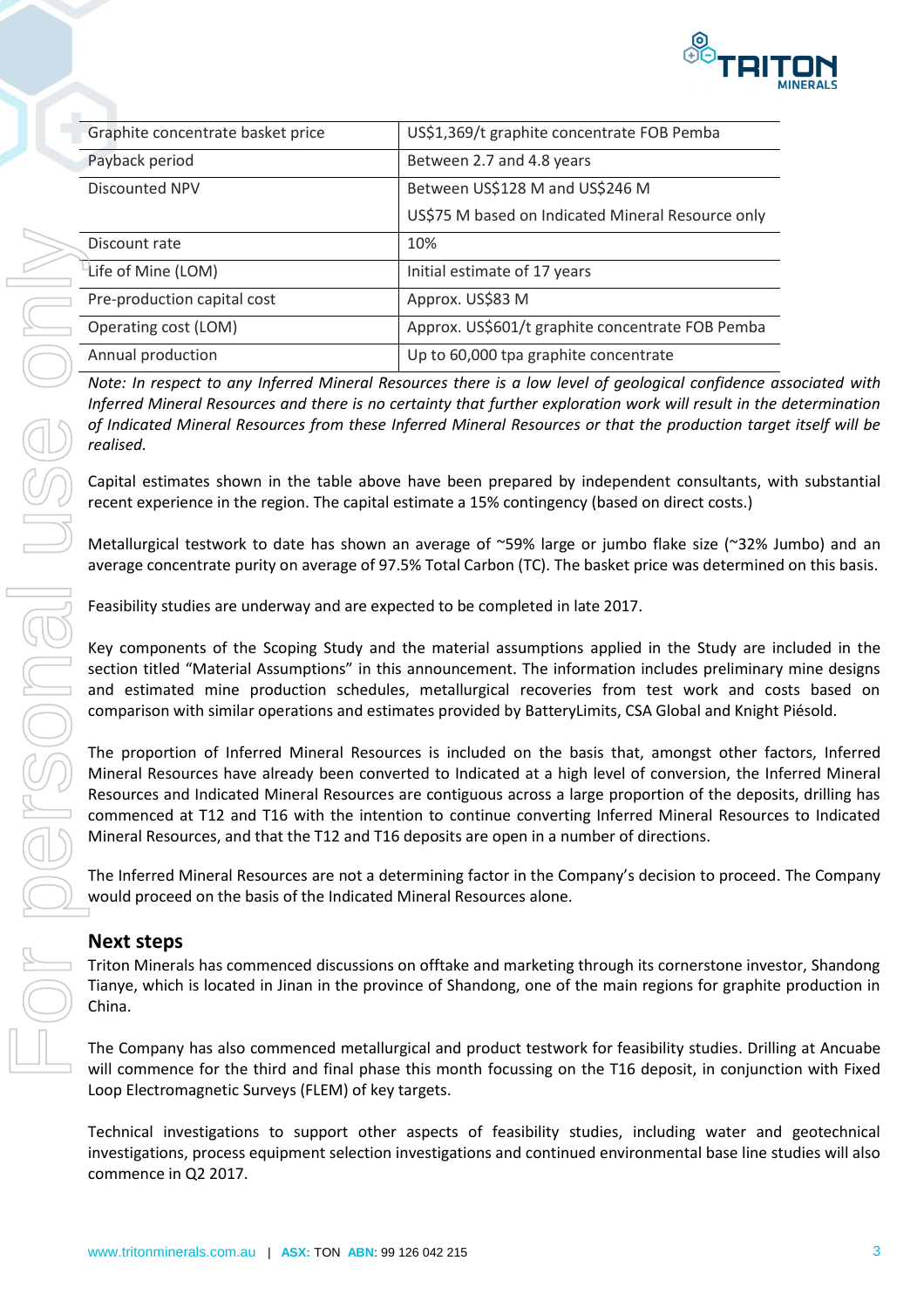

### **Managing Director Comment**

*"The highly successful completion of the major mineral resource upgrade and Scoping Study is a major step forward in establishing the new Triton as a supplier of premium flake graphite with high concentrate levels to the expandable and battery markets globally. This is a critical milestone in our strategy for fast tracking the development studies of Ancuabe. We have now commenced feasibility studies which we plan to complete in late 2017."* 

*"The results of the Scoping Study demonstrate the robustness of the Ancuabe Graphite Project with anticipated strong operating margins and near term payback. Our key advantages to other projects include proximity to road, port and power infrastructure, historical high grade production in the region and a very favourable mix of flake size distribution and high TGC concentrate grades.*

*All studies to date reaffirm our belief that the larger Ancuabe deposit is a potential long term supplier of large flake, high grade graphite concentrate."*

### **Project Background**

In May 2016, Triton completed a Maiden JORC 2012 Inferred Mineral Resource at the Ancuabe T12 deposit in north eastern Mozambique. Currently, the Company, through its wholly owned subsidiary Triton United (domiciled in the United Arab Emirates) has an 80% interest in Grafex Limitada (domiciled in Mozambique), the registered license holder of three discrete graphite exploration projects comprising eight exploration licenses (Licenses) located in Mozambique's northern Cabo Delgado province. Two of the eight Licenses, 5934L and 6357L remain under application and have not been formally granted. The Mineral Resource was recently updated to Indicated + Inferred, for the T12 and T16 deposits (ASX Release 10 April 2017). 2017.<sup>2</sup><br>
The result of the Scoping Study demonstrate the rabustness of the Ancable Craphie Project with a functioned<br>
proteinant project is consider project is a the project is nearly provided provided in the project is a

The Company believes the exceptional flake size and concentrate levels from metallurgical testwork to date, combined with the proximity to port, road and power infrastructure, and location within a proven graphite producing region, provides Triton with a competitive advantage in terms of logistics, and sound basis to secure premium sales prices in a highly competitive market.

The Triton Board has resolved to fast track the development of the project to capitalise on the project's world class large-flake high grade concentrate graphite and the forecast high growth in the expandable graphite market, especially in China. Feasibility studies are currently underway with completion estimated in late 2017.

### **Scoping Study Background**

The Ancuabe Graphite Project is located in the Cabo Delgado province in north eastern Mozambique. Compared to all other ASX listed projects in Mozambique, the Ancuabe Graphite Project is located closest to existing infrastructure and port.

The project area is accessible by road from Pemba and Montepeuz along a tarred highway, approximately 75km west of Pemba and 18km east of the town of Ancuabe. The project area is accessed from the Pemba-Lichinga highway via a turnoff at the Sunate village. Approximately 4km north of the turnoff is a track to the east that follows the provisional power and haul road corridor for approximately 14km to the proposed project site.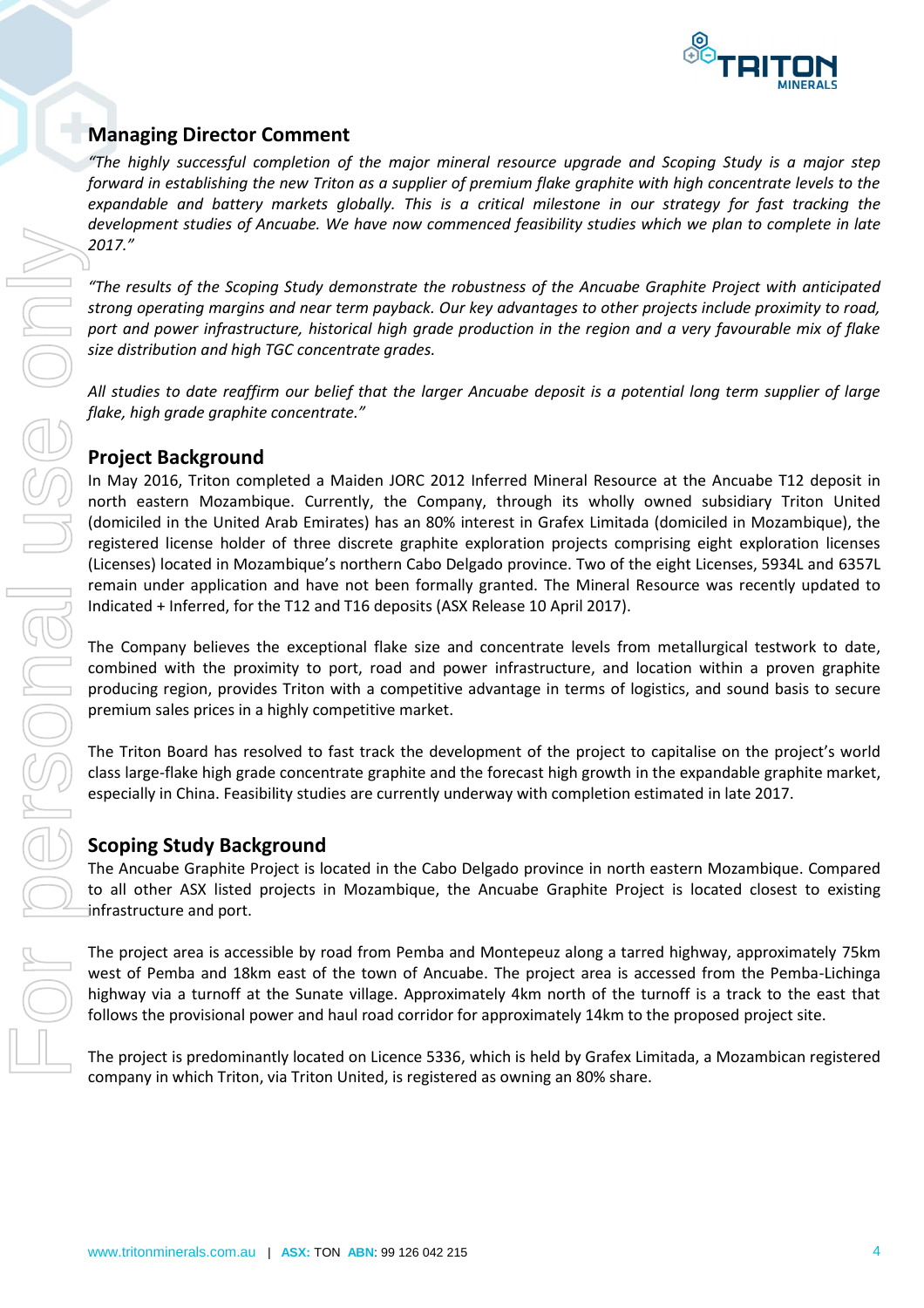



The Ancuabe Graphite Project facilities have been located between the T12 and T16 deposits, with planned major infrastructure including an on-site power station, raw water dam and tailings storage facility. The process plant design is based on maximising water recycling for the project.

Graphite mineralisation from the mine is intended to be processed through a conventional three stage crushing plant, rod mill grinding circuit and rougher-cleaner flotation process, with three stages of attritioning. The graphite concentrate will be thickened, filtered and dried prior to separation and bagging of up to five size fractions for export.

A small camp is proposed to house personnel not located within bussing distance from the project operations.

The Ancuabe Graphite Project Scoping Study was based on a production rate of up to 60,000 tpa graphite carbon concentrate, from graphite mineralisation sourced from the Ancuabe T12 and T16 deposits.

The project is based on a JORC 2012 Mineral Resource Estimate of (Indicated + Inferred) 27.9 Mt at 6.0% TGC for 1.7 Mt contained graphite, of which 9.2 Mt at 6.0% TGC for 553,000 tonnes contained graphite is Indicated (ASX release 10 April 2017). It is anticipated that the graphite mineralisation will be mined by open pit methods and the LOM strip ratio (waste tonnes to graphite mineralisation tonnes) will range between 1.1 to 3.7.

Based on metallurgical testwork completed to date, the Ancuabe Graphite Project will produce a graphite concentrate with an average grade of approximately 97.5% total carbon (TC) (including ASX releases 17 May 2016, 19 December 2016 and 23 February 2017). The Scoping Study has been based on producing up to five graphite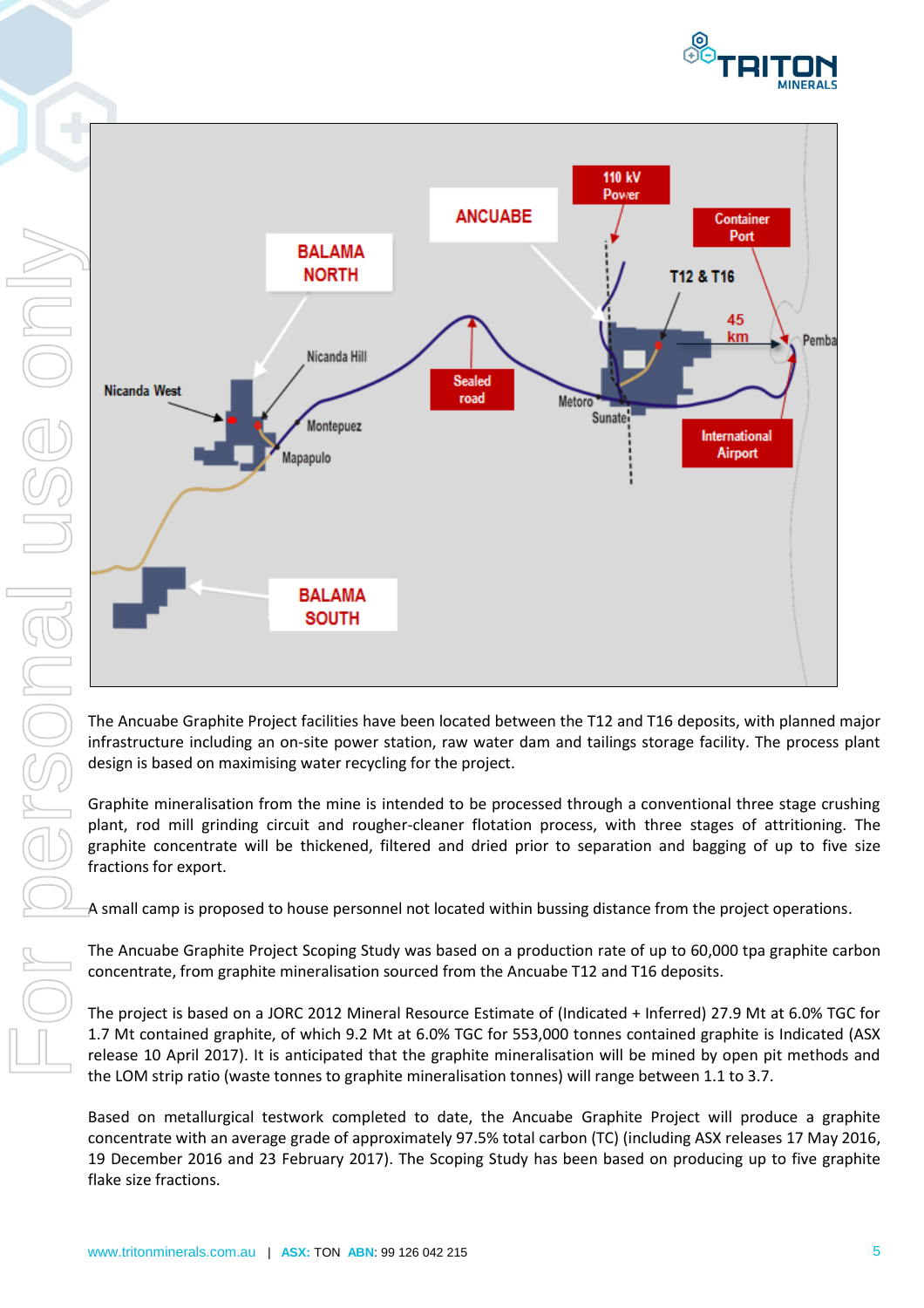

|                  |                                                                                |                     | Up to 60,000 tpa graphite concentrate |                                                                                                                                                                                                                |  |
|------------------|--------------------------------------------------------------------------------|---------------------|---------------------------------------|----------------------------------------------------------------------------------------------------------------------------------------------------------------------------------------------------------------|--|
|                  | Production per size fraction                                                   |                     |                                       |                                                                                                                                                                                                                |  |
|                  | +500 micron                                                                    | $2,710 - 3,780$ tpa |                                       |                                                                                                                                                                                                                |  |
|                  | -500+300 micron                                                                |                     | $10,150 - 14,160$ tpa                 |                                                                                                                                                                                                                |  |
|                  | -300+180 micron                                                                |                     | $11,010 - 15,360$ tpa                 |                                                                                                                                                                                                                |  |
|                  | $-180+150$ micron                                                              | $4,515 - 6,300$ tpa |                                       |                                                                                                                                                                                                                |  |
|                  | $-150+75$ micron                                                               |                     | $7,310 - 10,200$ tpa                  |                                                                                                                                                                                                                |  |
| -75 micron       |                                                                                |                     | $7,310 - 10,200$ tpa                  |                                                                                                                                                                                                                |  |
| Product pricing* |                                                                                |                     |                                       |                                                                                                                                                                                                                |  |
|                  | +500 micron                                                                    |                     | US\$2,877/t graphite concentrate      |                                                                                                                                                                                                                |  |
|                  | -500+300 micron                                                                |                     | US\$2,125/t graphite concentrate      |                                                                                                                                                                                                                |  |
|                  | -300+180 micron                                                                |                     | US\$1,499/t graphite concentrate      |                                                                                                                                                                                                                |  |
|                  | $-180+150$ micron                                                              |                     | US\$1,000/t graphite concentrate      |                                                                                                                                                                                                                |  |
|                  | $-150+75$ micron                                                               |                     | US\$736/t graphite concentrate        |                                                                                                                                                                                                                |  |
| -75 micron       |                                                                                |                     | US\$571/t graphite concentrate        |                                                                                                                                                                                                                |  |
| Basket price     |                                                                                |                     |                                       | US\$1,369/t graphite concentrate FOB Pemba                                                                                                                                                                     |  |
| 1.               | <b>Key Components of the Scoping Study</b><br><b>Mineral Resource Estimate</b> |                     |                                       |                                                                                                                                                                                                                |  |
|                  |                                                                                |                     |                                       | Triton announced to the ASX a maiden T16 JORC 2012 Indicated + Inferred Mineral Resource on 10 April 2017.<br>The Company also announced the Maiden T12 JORC 2012 Indicated Mineral Resource on 10 April 2017. |  |
| <b>Deposit</b>   | Classification                                                                 | Tonnes (Mt)         | TGC %                                 | <b>Contained Graphite ('000s t)</b>                                                                                                                                                                            |  |
| T <sub>12</sub>  | Indicated                                                                      | 8.1                 | 5.8                                   | 467                                                                                                                                                                                                            |  |
| T <sub>16</sub>  |                                                                                | 1.2                 | 7.4                                   | 86                                                                                                                                                                                                             |  |
|                  | Indicated total                                                                | 9.2                 | 6.0                                   | 553                                                                                                                                                                                                            |  |
| T <sub>12</sub>  | Inferred                                                                       | 11.4                | 4.9                                   | 553                                                                                                                                                                                                            |  |
| T <sub>16</sub>  |                                                                                | 7.2                 | 7.9                                   | 573                                                                                                                                                                                                            |  |
| All              | <b>Inferred Total</b><br>Indicated + Inferred                                  | 18.6<br>27.9        | 6.0<br>6.0                            | 1,126<br>1,679                                                                                                                                                                                                 |  |

## **Key Components of the Scoping Study**

### **1. Mineral Resource Estimate**

| <b>Deposit</b>  | <b>Classification</b> | Tonnes (Mt) | TGC % | <b>Contained Graphite ('000s t)</b> |
|-----------------|-----------------------|-------------|-------|-------------------------------------|
| T <sub>12</sub> | Indicated             | 8.1         | 5.8   | 467                                 |
| T <sub>16</sub> |                       | 1.2         | 7.4   | 86                                  |
|                 | Indicated total       | 9.2         | 6.0   | 553                                 |
| T <sub>12</sub> | Inferred              | 11.4        | 4.9   | 553                                 |
| T <sub>16</sub> |                       | 7.2         | 7.9   | 573                                 |
|                 | <b>Inferred Total</b> | 18.6        | 6.0   | 1,126                               |
| All             | Indicated + Inferred  | 27.9        | 6.0   | 1,679                               |

### **2. Metallurgical Testwork**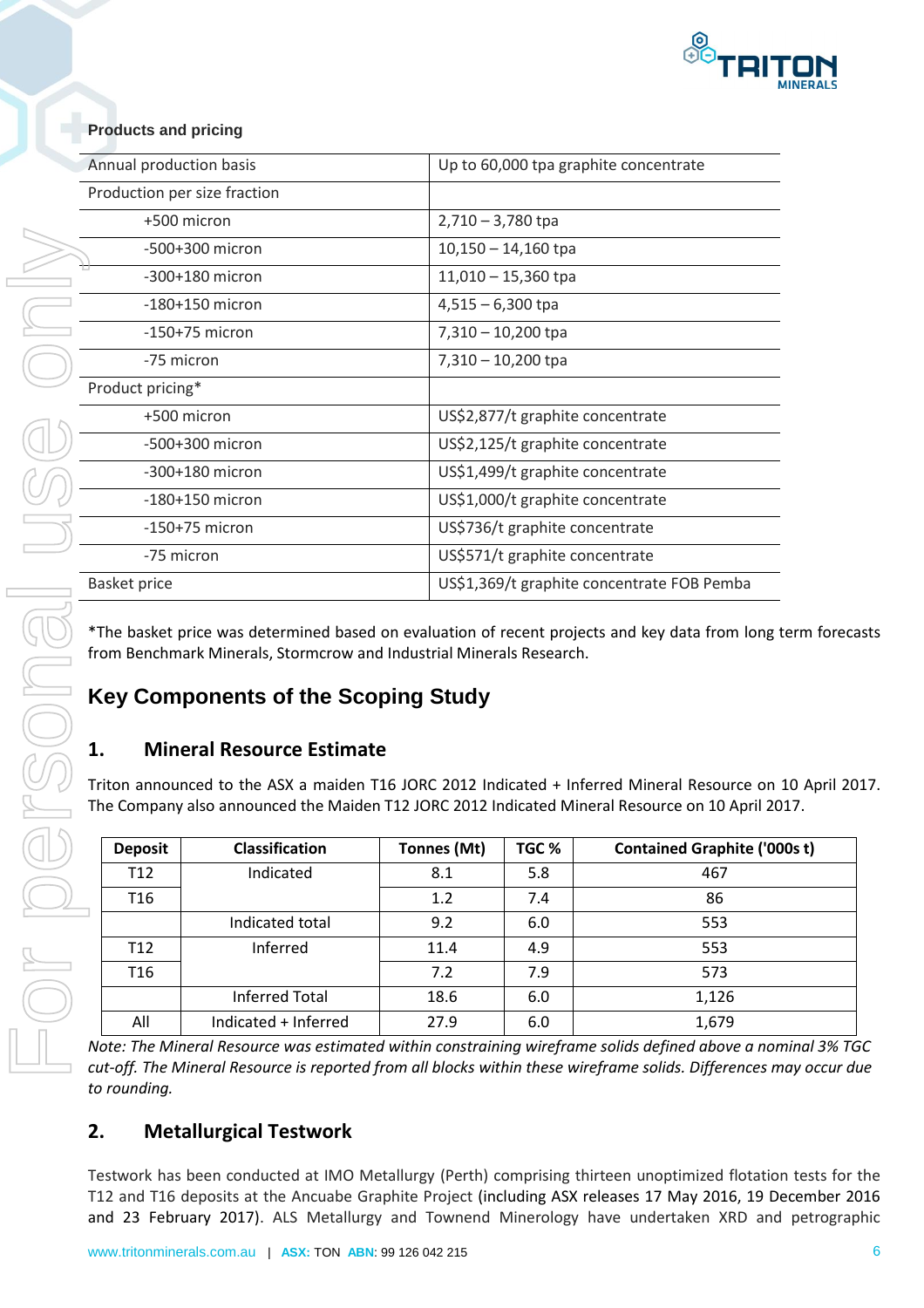

investigations for all flotation samples and various other samples across the two deposits.

### **3. Mining Study**

For the Scoping Study, a mining schedule was developed for the T12 and T16 deposits. At this stage, a commissioning period is included, but ramp up was not addressed in the mining schedule.

Mining will commence at T16, from the Indicated Mineral Resources. Mining will then commence at T12, with Inferred Mineral Resources stockpiled in order to access the Indicated Mineral Resources. Once the mining of Indicated Mineral Resources is completed at T12, the Inferred Mineral Resources at T16 will be mined. This provides a mine life of approximately 17 years. In total, there is currently approximately 9 years of Indicated Mineral Resources in the mine plan.

The Study considered multiple mine plan options however a conservative mine plan based on processing all Indicated Mineral Resources prior to the processing of any Inferred Mineral Resources is presented in this announcement. Drilling has commenced at Ancuabe aimed at converting key Inferred Mineral Resources to Indicated Mineral Resource category. It is the intention of the Company to process the T16 deposit first which, if successfully converted, would significantly increase the returns of the Ancuabe Graphite Project. However, there is no guarantee that the drilling programme will result in the conversion of Inferred Mineral Resources to Indicated Mineral Resource.

Due to the low initial strip ratio at T16 materials for the tailings storage facility wall and raw water dam wall construction will also be sourced from within the proposed containment areas. Prior to completion of mining operations at T16, pre-strip mining will commence at T12. Overall, the LOM strip ratio will range between 1.1 and 3.7.

Mining will be by conventional open pit methods, and for the Scoping Study 120t excavators and 40t trucks were proposed for graphite mineralisation and waste movement.

### **4. Process Plant and Infrastructure**

The Ancuabe Graphite Project process plant throughput will range 0.9 to 1.1 Mtpa, to produce up to 60,000 tpa graphite concentrate (variation based on grade), with an average grade of 97.5% TC.

The flowsheet is based on metallurgical testwork undertaken with samples from the T12 and T16 deposits by weathering extent (oxide/transition and fresh) (including ASX releases 17 May 2016, 19 December 2016 and 23 February 2017). The proposed facilities for the Ancuabe Graphite Project in the Scoping Study comprise:

- Run of mine (ROM) pad
- Tertiary crushing circuit
- Rod mill feed bin and grinding circuit
- Rougher flotation
- Three stages of attritioning and five stages of cleaner flotation
- Concentrate and tailings thickening
- Concentrate filtration
- Concentrate drying, classification and bagging
- Reagents
- Power station
- Water and air systems
- Tailings storage facility
- Raw water dam
- Laboratory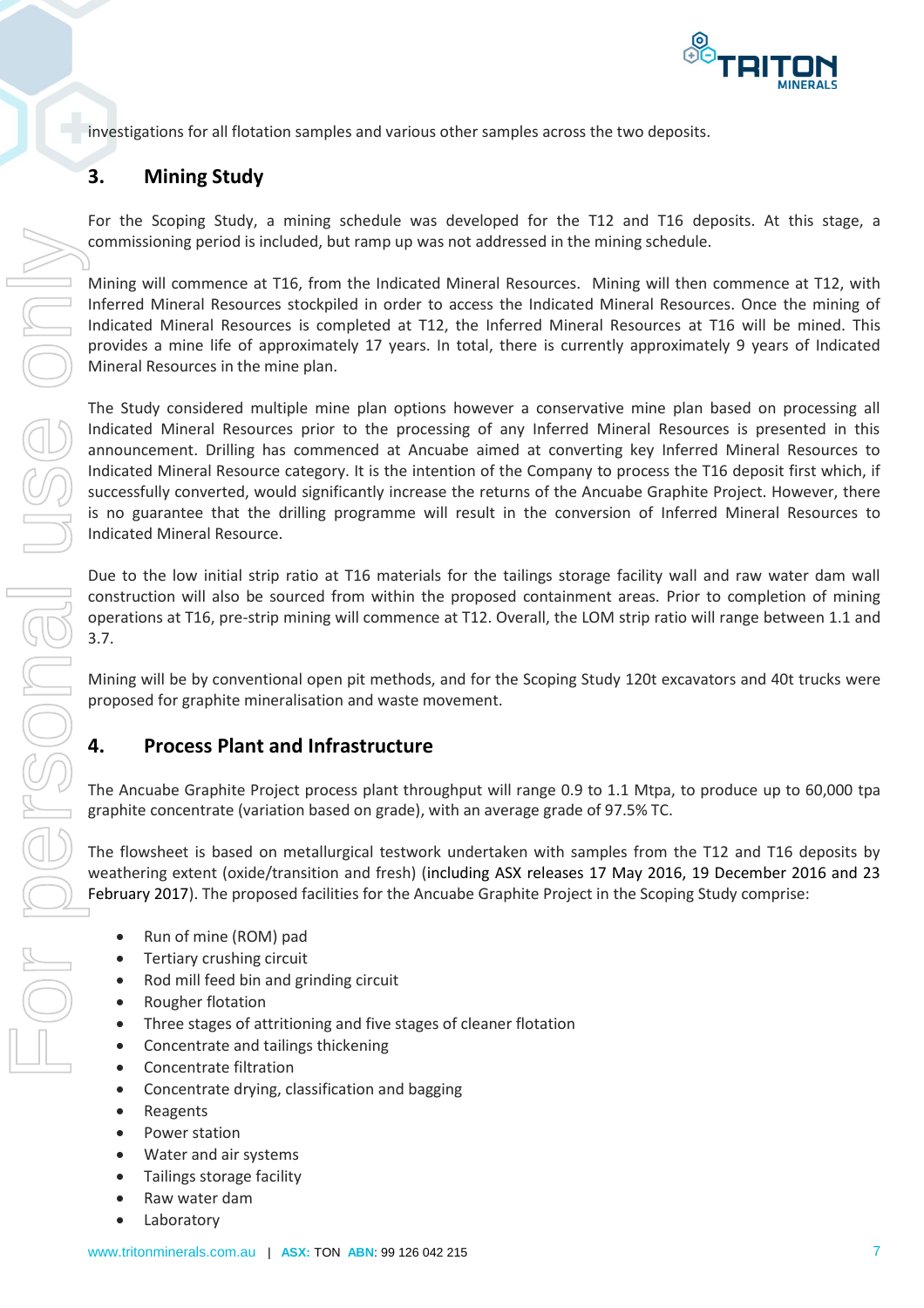

Workshop, warehouse, offices, crib and ablution facilities



#### The process flowsheet is shown in the figure below.

### **5. Environmental and Social Permitting Requirements**

The Ancuabe Graphite Project environmental permitting process is well underway, with dry and wet season studies completed.

Minimal physical displacement is expected, as the majority of the site is absent of inhabitants and dwellings. However, one of the dam options may require the resettlement of a small number of households and associated machambas. Economic displacement is unlikely to be required, as communities will retain direct access to the natural resources surrounding the project site, and to date no cultivation takes place in the project areas.

Preparations for the remaining specialist studies to support the Environmental Social and Health Impact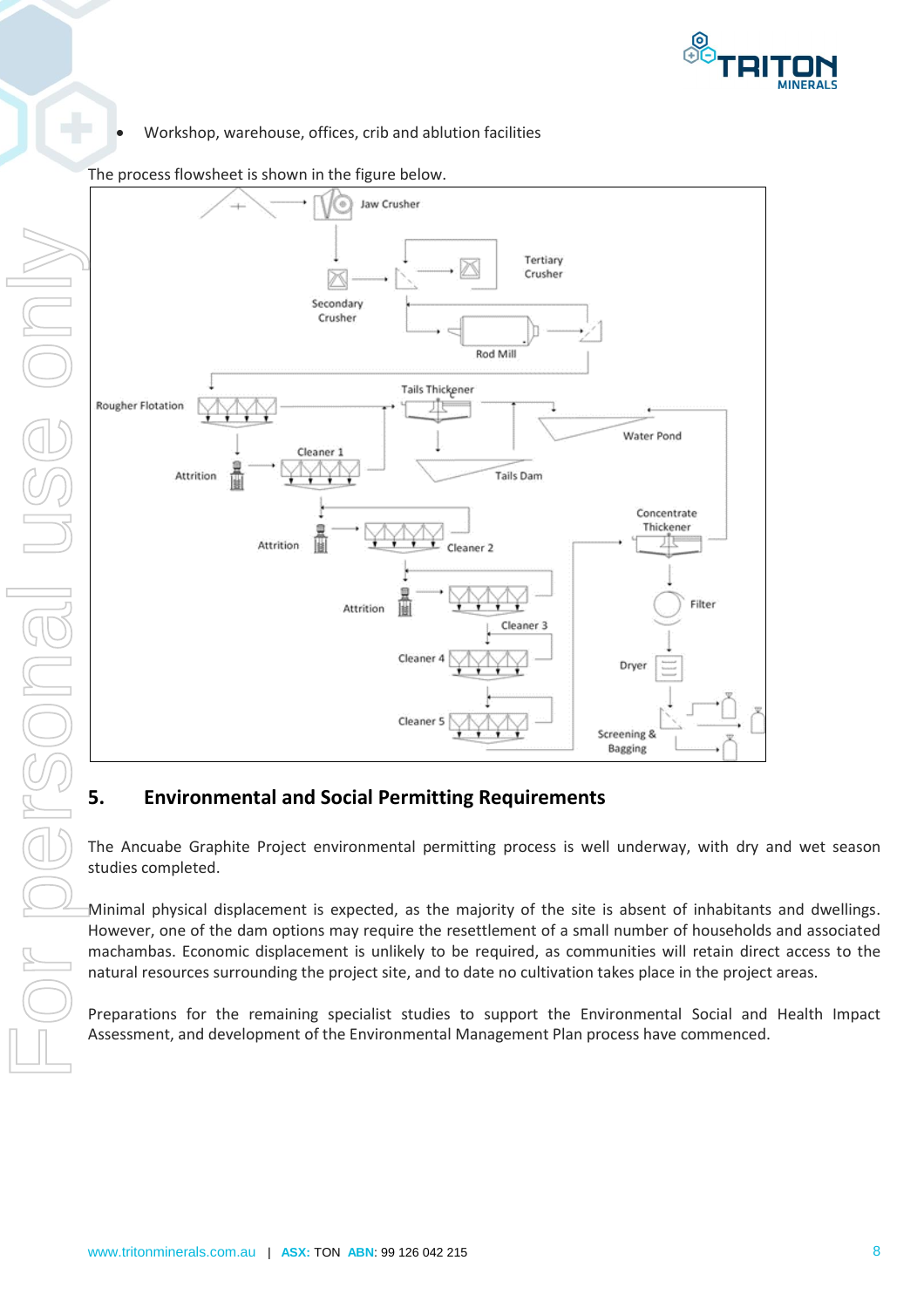

## **6. Financial Evaluation**

The key inputs to the financial evaluation are shown in the table below for the Ancuabe Graphite Project. The capital and operating cost estimates are presented in US dollars, with no allowance for escalation, to an accuracy of +/-35%.

| Total tonnes mined & processed      | 17 Mt                                      |
|-------------------------------------|--------------------------------------------|
| Total tonnes moved                  | 63 Mt                                      |
| LOM strip ratio                     | Between 1.1 and 3.7 (average 2.7)          |
| LOM TGC grade                       | 4.9 to 7.0% (average 6.1%)                 |
| Annual production                   | Up to 60,000 tpa graphite concentrate      |
| Annual average production grade     | 97.5% TC                                   |
| Product size distribution (average) |                                            |
| +500 micron                         | 6%                                         |
| -500+300 micron                     | 24%                                        |
| -300+180 micron                     | 26%                                        |
| $-180+150$ micron                   | 10%                                        |
| $-150+75$ micron                    | 17%                                        |
| -75 micron                          | 17%                                        |
| Product pricing                     | See above                                  |
| <b>Basket price</b>                 | US\$1,369/t graphite concentrate FOB Pemba |
| Operating cost (LOM)                | Approx. US\$601/t graphite concentrate FOB |
|                                     | Pemba                                      |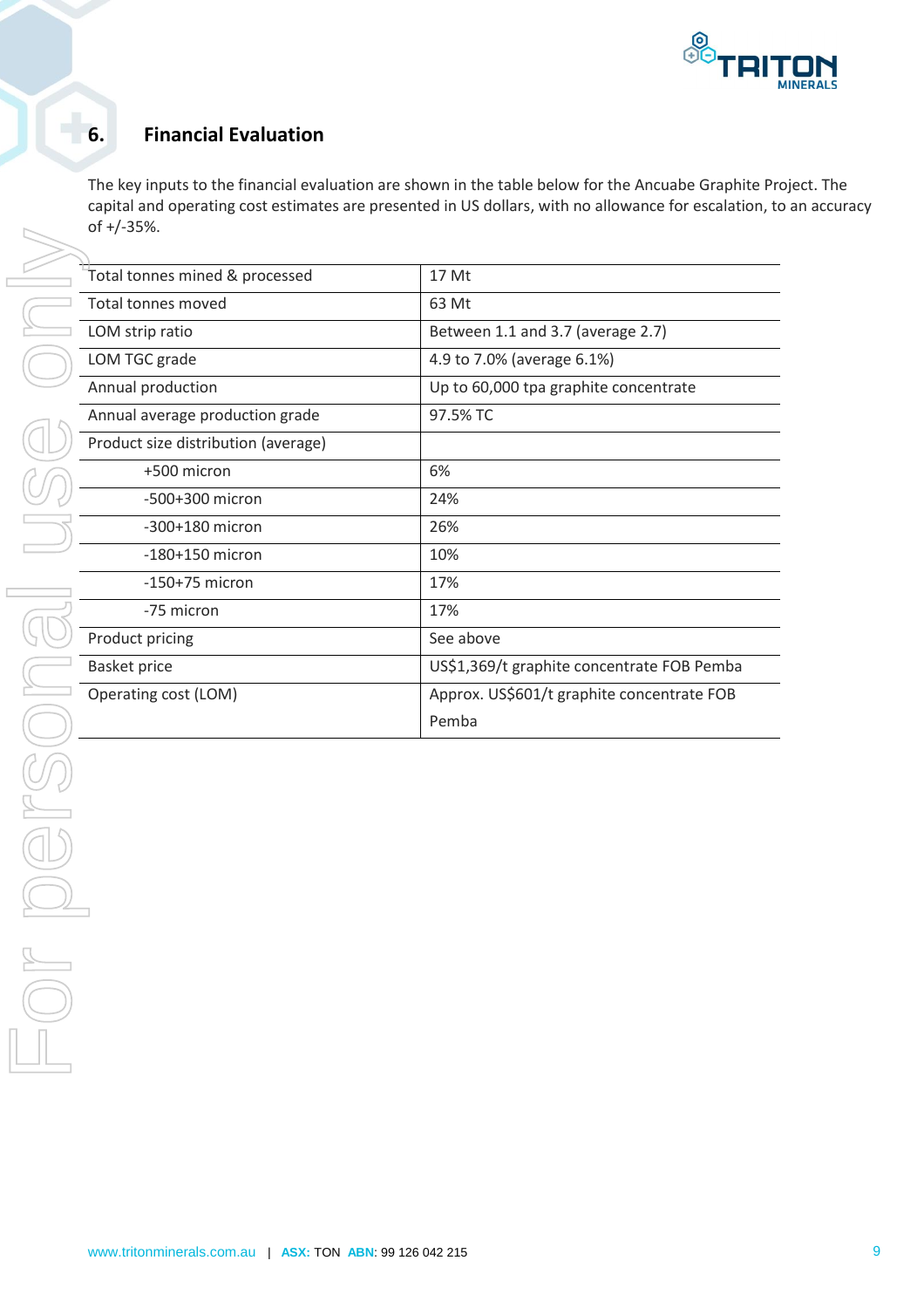

### **Capital cost estimate**

The total pre-production capital cost for the Ancuabe Graphite Project is approximately US\$83 M, including contingency, as shown in the table below.

| Area                      | <b>Total</b>    | Proportion |
|---------------------------|-----------------|------------|
| $-Mining$                 | <b>US\$5 M</b>  | 5%         |
| Process plant             | US\$36 M        | 43%        |
| Tailings storage facility | <b>US\$4 M</b>  | 5%         |
| Raw water dam             | <b>US\$1 M</b>  | 1%         |
| Power station             | <b>US\$3 M</b>  | 4%         |
| Other infrastructure      | US\$11 M        | 13%        |
| Indirects                 | <b>US\$10 M</b> | 13%        |
| <b>Owners costs</b>       | <b>US\$4 M</b>  | 5%         |
| Contingency               | <b>US\$9 M</b>  | 11%        |
| <b>Total</b>              | <b>US\$83 M</b> | 100%       |

Sustaining LOM capital expenditure associated with grid power connection and tailings storage facility wall lifts will be approximately US\$9 M and US\$32 M respectively.

### **Operating cost estimate**

The estimated LOM average operating cost for the Ancuabe Graphite Project is shown in the table below.

| Area                             | <b>Total</b>    | US\$ /product | Proportion |
|----------------------------------|-----------------|---------------|------------|
| Mining                           | <b>US\$8 M</b>  | 210           | 35%        |
| Labour                           | <b>US\$5 M</b>  | 151           | 25%        |
| Power                            | <b>US\$3 M</b>  | 76            | 13%        |
| Reagents & consumables           | <b>US\$4 M</b>  | 98            | 16%        |
| <b>Product logistics</b>         | <b>US\$2 M</b>  | 66            | 11%        |
| Total (FOB Pemba) <sup>(1)</sup> | <b>US\$33 M</b> | 601           | 100%       |

*(1) Excludes royalties at 3% gross revenue.*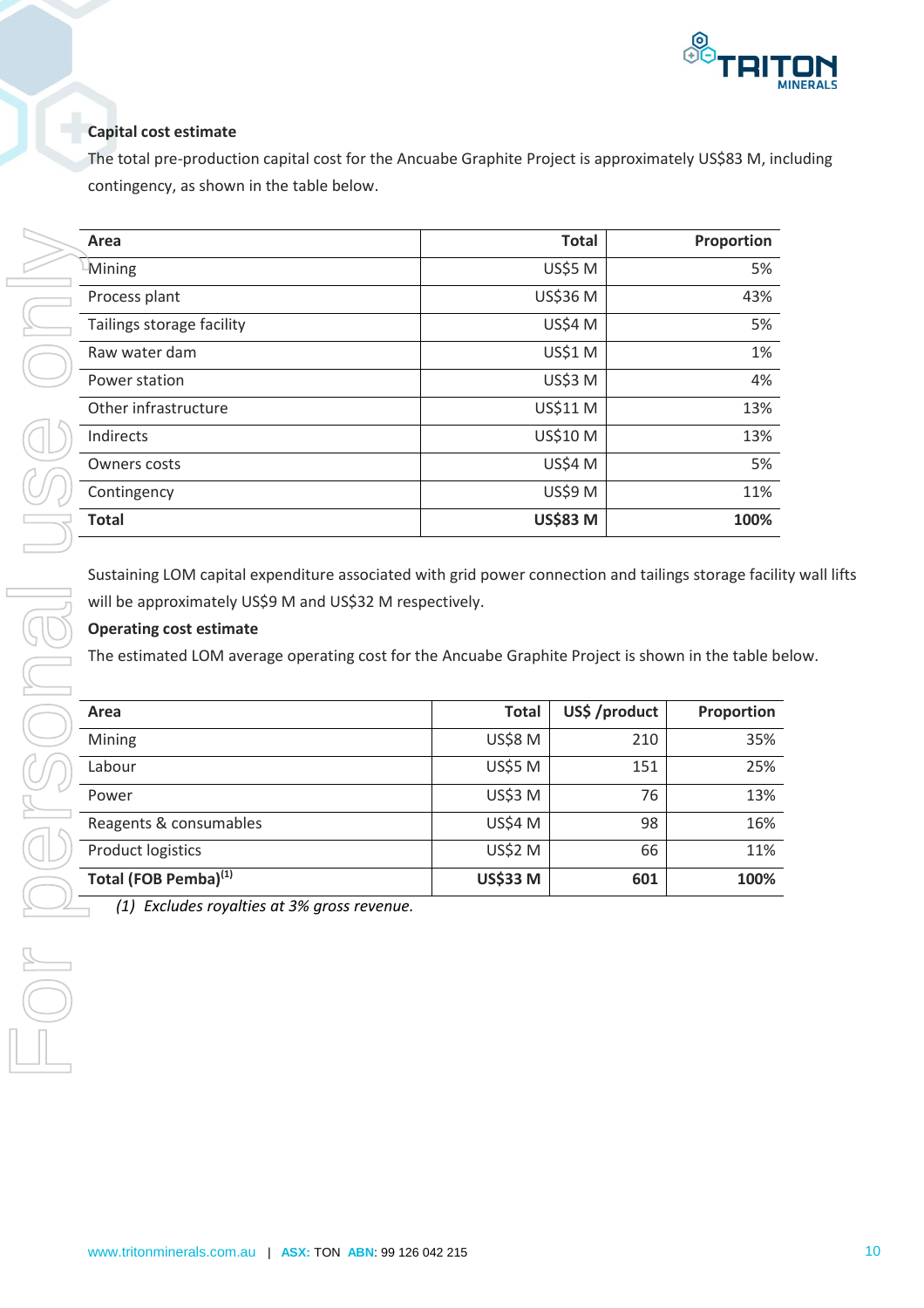

#### **Financial analysis**

| Project Life (Indicated + Inferred Mineral Resource based mine plan) | vears  | 17   |
|----------------------------------------------------------------------|--------|------|
| LOM Graphite Mineralisation                                          | Mt     | 17   |
| LOM Concentrate produced                                             | Mt     | 0.95 |
| <b>LOM EBITDA</b>                                                    | US\$ M | 663  |
| LOM Average EBITDA Margin                                            | %      | 50   |
| LOM Pre-Tax Net Cash Flows (before discounting)                      | US\$ M | 539  |
| Pre-Tax NPV at discount rate of 10%                                  | US\$ M | 187  |
| Pre-Tax NPV based on Indicated Mineral Resource only                 | US\$ M | 75   |
| Payback period from first production                                 | years  | 3.4  |

#### **Financial sensitivities**



| Parameter                        | Low | High |
|----------------------------------|-----|------|
| Base NPV US\$ M                  | 187 | 187  |
| Market Price (-/+ 10%) US\$ M    | 128 | 246  |
| Operating Costs (+/- 10%) US\$ M | 157 | 218  |
| Capital Costs (+/- 10%) US\$ M   | 177 | 198  |

### **7. Preliminary Schedule**

The project development schedule indicates that the Project could be constructed by Q2 2019 provided that funding and relevant project approvals can be secured by the end of Q1 2018. Partial funding would facilitate an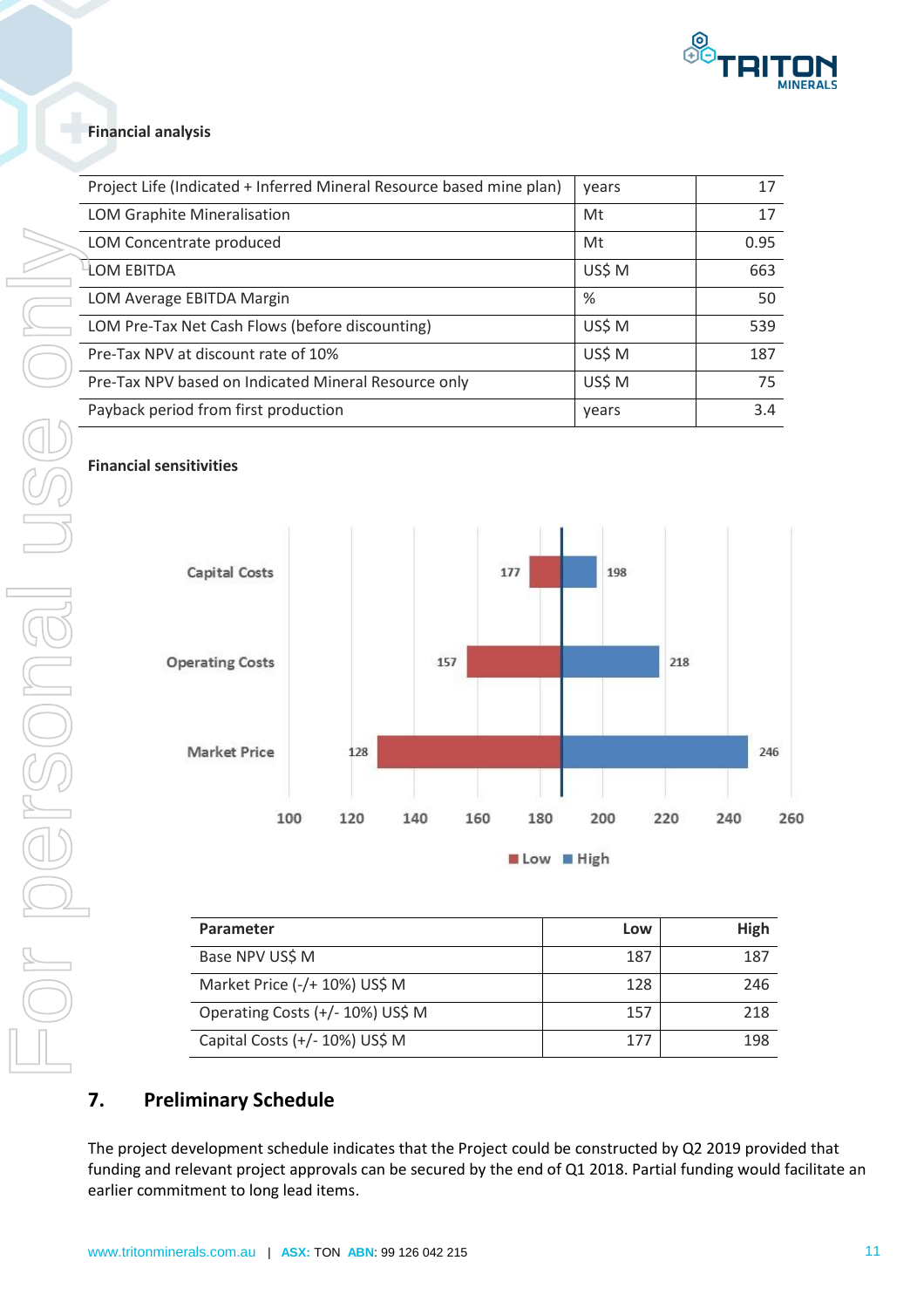

| <b>Activity</b>            |    |                | 2017 |    |    |                | 2018 |    |                |                | 2019 |    |
|----------------------------|----|----------------|------|----|----|----------------|------|----|----------------|----------------|------|----|
| Ancuabe Graphite project   | Q1 | Q <sub>2</sub> | Q3   | Q4 | Q1 | Q <sub>2</sub> | Q3   | Q4 | Q <sub>1</sub> | Q <sub>2</sub> | Q3   | Q4 |
| <b>Drilling</b>            |    |                |      |    |    |                |      |    |                |                |      |    |
| Technical investigations   |    |                |      |    |    |                |      |    |                |                |      |    |
| <b>Feasibility studies</b> |    |                |      |    |    |                |      |    |                |                |      |    |
| Project approvals          |    |                |      |    |    |                |      |    |                |                |      |    |
| Commencement               |    |                |      |    |    |                |      |    |                |                |      |    |
| <b>EPCM</b>                |    |                |      |    |    |                |      |    |                |                |      |    |
| Commissioning              |    |                |      |    |    |                |      |    |                |                |      |    |

### **Bibliography**

- 1. Triton Minerals Ltd Maiden Inferred Mineral Resource Estimate for the Ancuabe Project. ASX announcement, 17 May 2016. Triton Minerals, Perth, Australia.
- 2. Triton Minerals Ltd Metallurgical testwork confirms potential of Ancuabe as premium flake graphite source. ASX announcement, 19 December 2016. Triton Minerals, Perth, Australia.
- 3. Triton Minerals Ltd Maiden Ancuabe T16 metallurgical testwork confirms premium flake graphite. ASX announcement, 23 February 2017. Triton Minerals, Perth, Australia.
- 4. Triton Minerals Ltd Major resource upgrade at Ancuabe. ASX announcement, 10 April 2017. Triton Minerals, Perth, Australia.

#### **For further information visit [www.tritonminerals.com](http://www.tritonminerals.com/) or please contact:**

| <b>Peter Canterbury</b>               | <b>Michael Weir</b>            |
|---------------------------------------|--------------------------------|
| <b>Managing Director</b>              | <b>Citadel Magnus</b>          |
| Tel: +61 8 6489 2555                  | Tel: +61 402 437 032           |
| Email: pcanterbury@tritonminerals.com | Email: MWeir@citadelmagnus.com |

**The Company cannot and does not give any assurance that the results, performance, or achievements expressed or implied by the forward-looking statements contained in this announcement will actually occur**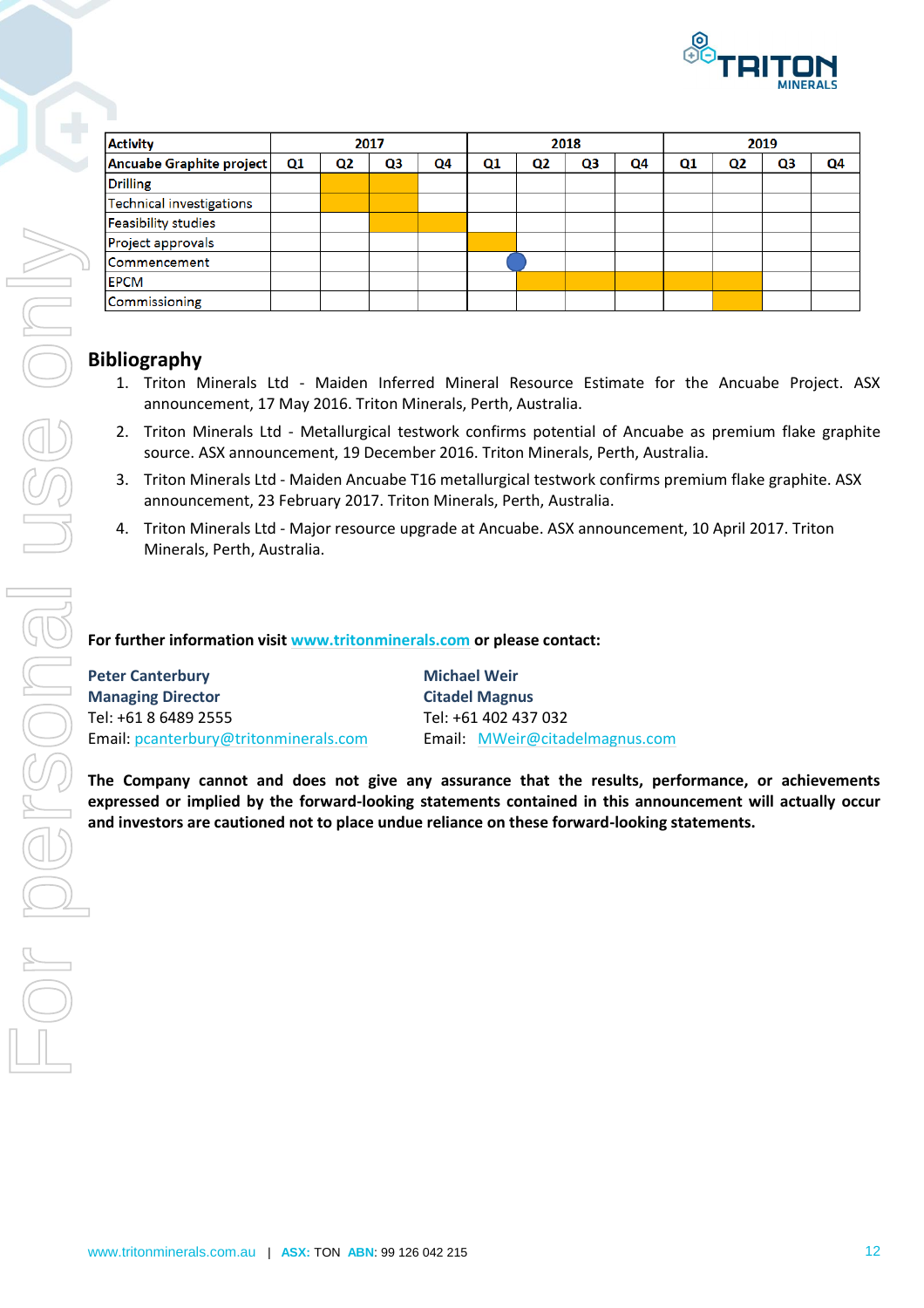

#### **Competent Persons' Statements**

#### **Mineral Resource Estimate**

The information in this announcement that relates to in situ Mineral Resources for Ancuabe T12 and T16 is based on information compiled by Mr. Grant Louw under the direction and supervision of Dr Andrew Scogings, who are both full-time employees of CSA Global Pty Ltd. Dr Scogings takes overall responsibility for the report. Dr Scogings is a Member of both the Australian Institute of Geoscientists and Australasian Institute of Mining and Metallurgy and has sufficient experience, which is relevant to the style of mineralisation and type of deposit under consideration, and to the activity he is undertaking, to qualify as a Competent Person in terms of the 'Australasian Code for Reporting of Exploration Results, Mineral Resources and Ore Reserves' (JORC Code 2012). Dr Scogings consents to the inclusion of such information in this announcement in the form and context in which it appears.

#### **Metallurgy**

The information in this document that relates to interpretation of metallurgical test-work and process plant design for a Scoping Study level assessment is based on information compiled or reviewed by Ms Lisa Park who is a Fellow of the Australasian Institute of Mining and Metallurgy (FAusIMM). Ms Lisa Park is a full-time employee of Triton Minerals Limited, and consents to the inclusion in this document of the matters based on her information in the form and context in which it appears.

#### **Mining Study**

The information in this document that relates to mine design for a Scoping Study level assessment is based on information compiled or reviewed by Mr Karl van Olden who is a Fellow of the Australasian Institute of Mining and Metallurgy (FAusIMM). Mr Karl van Olden consents to the inclusion in this document of the matters based on his information in the form and context in which it appears. Mr Karl van Olden is a full -time employee of CSA Global Pty Ltd and provided the mine plan schedules, capital cost and operating cost estimates in the Scoping Study for the mine and associated infrastructure.

#### **Scoping Study**

The information in this document that relates to the process plant and infrastructure design for a Scoping Study level assessment is based on information compiled or reviewed by Mr David Pass who is a Member of the Australasian Institute of Mining and Metallurgy (MAusIMM). Mr David Pass consents to the inclusion in this document of the matters based on his information in the form and context in which it appears. Mr David Pass is a full-time employee of BatteryLimits and provided the capital and operating cost estimates in the Scoping Study for the process plant and associated infrastructure.

#### **Forward Looking Statements and Disclaimers**

This announcement includes forward-looking statements that are only predictions and are subject to risks, uncertainties and assumptions, which are outside the control of Triton Minerals Limited.

Actual values, results, interpretations or events may be materially different to those expressed or implied in this announcement. Given these uncertainties, recipients are cautioned not to place reliance on forward-looking statements in the announcement as they speak only at the date of issue of this announcement. Subject to any continuing obligations under applicable law and ASX Listing Rules, Triton Minerals Limited does not undertake any obligation to update or revise any information or any of the forward-looking statements in this announcement or any changes in events, conditions or circumstances on which any such forward-looking statements is based.

This announcement has been prepared by Triton Minerals Limited. This document contains background information about Triton Minerals Limited current at the date of this announcement. The announcement is in summary form and does not purport to be all-inclusive or complete.

Recipients should conduct their own investigations and perform their own analysis in order to satisfy themselves as to the accuracy and completeness of the information, statements and opinions contained in this announcement.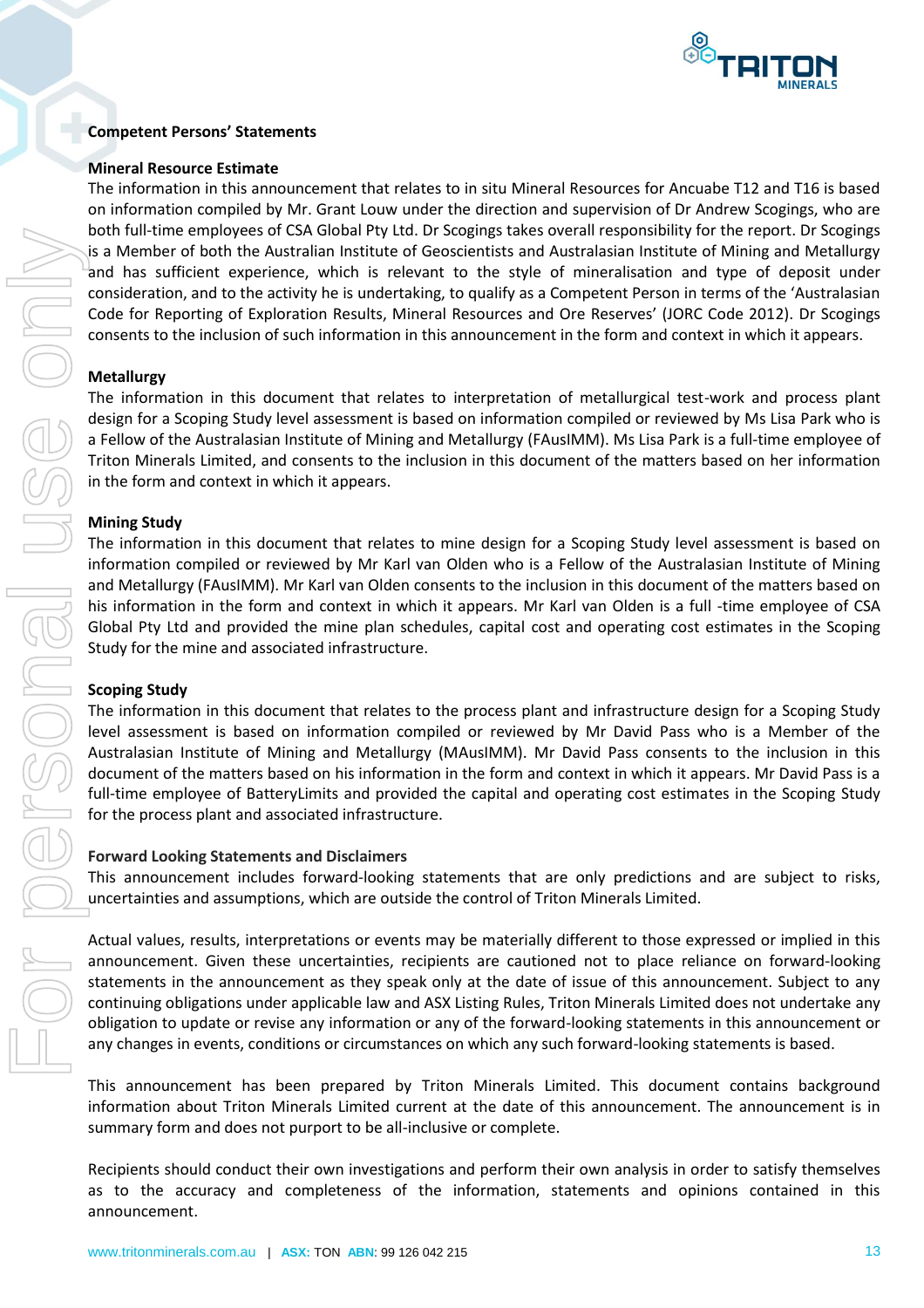

The announcement is for information purposes only. Neither this announcement nor the information contained in it constitutes an offer, invitation, solicitation or recommendation in relation to the purchase or sales of shares in any jurisdiction. The announcement may not be distributed in any jurisdiction except in accordance with the legal requirements applicable in such jurisdiction. Recipients should inform themselves of the restrictions that apply to their own jurisdiction as a failure to do so may result in a violation of securities laws in such jurisdiction.

This announcement does not constitute investment advice and has been prepared without considering the recipients investment objectives, financial circumstances or particular needs and the opinions and recommendations in this announcement are not intended to represent recommendations of particular investments to particular persons.

Recipients should seek professional advice when deciding if an investment is appropriate. All securities transactions involve risks, which include (among others) the risk of adverse or unanticipated market, financial or political developments. To the fullest extent of the law, Triton Minerals Limited, its officers, employees, agents and advisors do not make any representation or warranty, express or implied, as to the currency, accuracy, reliability or completeness of any information, statements, opinion, estimates, forecasts or other representations contained in this announcement. No responsibility for any errors or omissions from the announcement arising out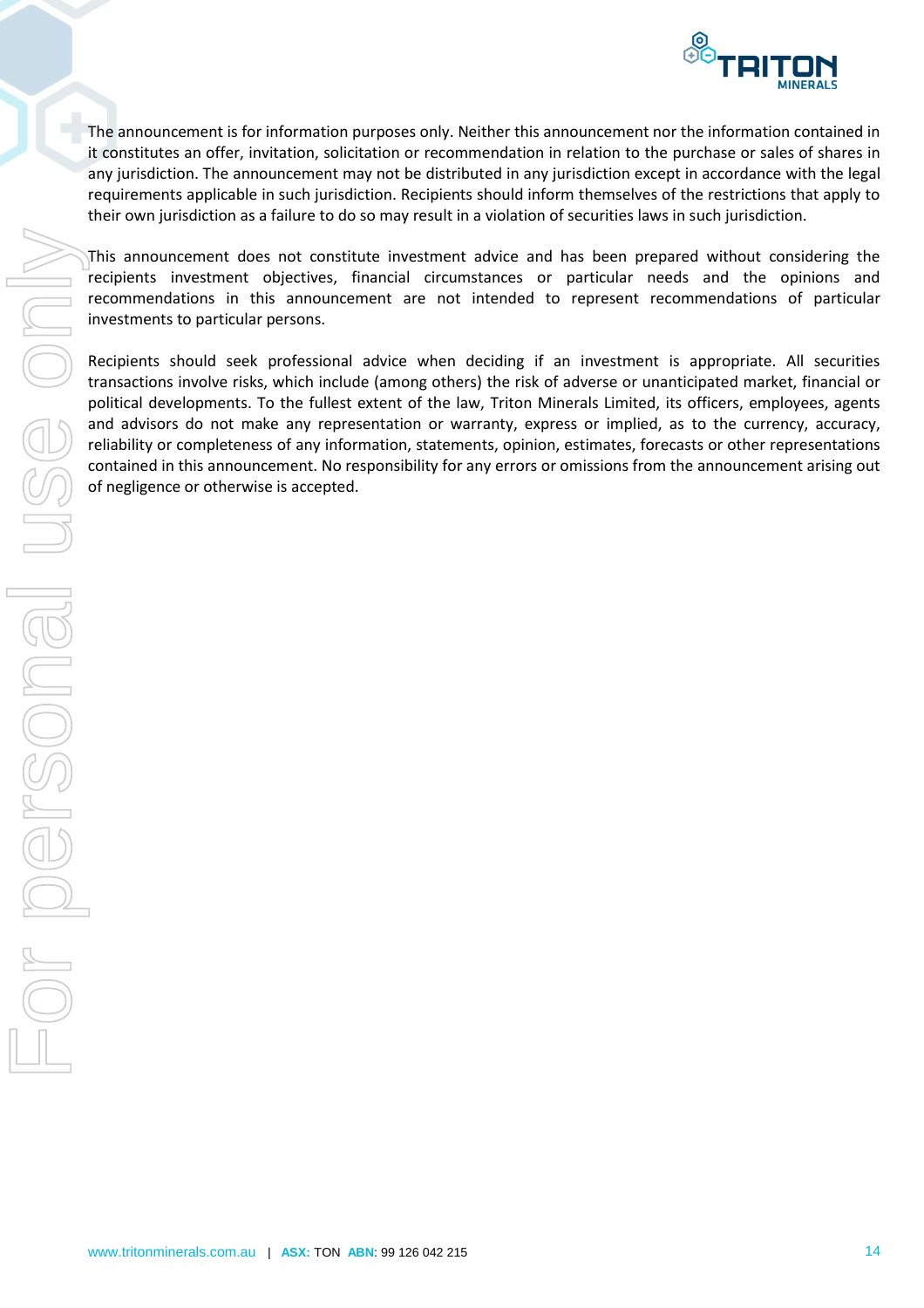

# **Material Assumptions**

Material assumptions used in the estimation of the production target and associated financial information are set out in the following table

| <b>Criteria</b>          | <b>Commentary</b>                                                                                                                                                                                                             |
|--------------------------|-------------------------------------------------------------------------------------------------------------------------------------------------------------------------------------------------------------------------------|
| <b>Study status</b>      | The production target and financial information in this release are based on a                                                                                                                                                |
|                          | Scoping Study. The Scoping Study referred to in this announcement is based on                                                                                                                                                 |
|                          | low-level technical and economic assessments and is insufficient to support the                                                                                                                                               |
|                          | estimation of Ore Reserves or to provide assurance of an economic                                                                                                                                                             |
|                          | development case at this stage or to provide certainty that the conclusions of                                                                                                                                                |
|                          | the Scoping Study will be realised.                                                                                                                                                                                           |
| <b>Mining factors or</b> | Mining will be by conventional open pit methods, and for the Scoping Study                                                                                                                                                    |
| assumptions              | 120t excavators and 40t trucks were proposed for graphite mineralisation and<br>waste movement.                                                                                                                               |
|                          | 5 metre benches were allowed in the mineralized zone in order to minimize all<br>loss and dilution.                                                                                                                           |
|                          | A 95% graphite mining recovery and 10% dilution have been used. These are<br>considered appropriate after assessing the favorable geometry of the mineral<br>resource. The fully diluted LOM graphite grade will be 5.6% TGC. |
|                          | Due to the limited available geotechnical information preliminary slope angles<br>of 40 degrees were used.                                                                                                                    |
|                          | Mining operations were based on contract mining with allowances for<br>workshops, laydown areas, washdown bays and fuel supply.                                                                                               |
|                          | Mining will commence at T16, from the Indicated Mineral Resources. Mining                                                                                                                                                     |
|                          | will then commence at T12, with Inferred Mineral Resources stockpiled in order                                                                                                                                                |
|                          | to access the Indicated Mineral Resources. This provides a mine life of                                                                                                                                                       |
|                          | approximately 17 years. In total, there is currently approximately 9 years of                                                                                                                                                 |
|                          | Indicated Mineral Resources in the mine plan.                                                                                                                                                                                 |
| <b>Metallurgical</b>     | An average flotation recovery of 90% TC has been used, based on an analysis of                                                                                                                                                |
| factors or               | the results across the weathering zones and deposits. Following metallurgical                                                                                                                                                 |
| assumptions              | testwork of existing and new flowsheet applications for graphite, the Company                                                                                                                                                 |
|                          | has adopted a process flowsheet very similar to that used successfully in a                                                                                                                                                   |
|                          | previous graphite mining operation in Africa. Further attritioning optimisation                                                                                                                                               |
|                          | of this flowsheet in order to preserve natural flake sizes has been proven in test                                                                                                                                            |
|                          | work by the Company. The combined use of the proven flowsheet application                                                                                                                                                     |
|                          | and the optimised attritioning regime have resulted in flake size retention into                                                                                                                                              |
|                          | concentrate amongst the best in the industry.                                                                                                                                                                                 |
| Environmental            | An Environmental Scoping Document has been prepared by independent                                                                                                                                                            |
|                          | environmental consultants Coastal Environmental Services, based out of South                                                                                                                                                  |
|                          | Africa. Both Dry and Wet Season studies have been completed.                                                                                                                                                                  |
| Infrastructure           | A review of the available infrastructure was undertaken in the Study. The<br>infrastructure required to support the mine and process plant includes; Onsite                                                                   |
|                          | power generation with future conversion to grid power; raw water supply from                                                                                                                                                  |
|                          | a catchment dam; two cell tailings facility; buildings including offices,                                                                                                                                                     |
|                          | workshops, warehouse, laboratory, crib room and ablutions, and small                                                                                                                                                          |
|                          | accommodation camp.                                                                                                                                                                                                           |
| <b>Capital Costs</b>     | Capital estimates have been developed using a combination of enquiry to                                                                                                                                                       |
|                          | suppliers, benchmark projects and consultant databases. The costs presented                                                                                                                                                   |
|                          | have a base date of Q1 2017, are presented in United States Dollars.                                                                                                                                                          |
|                          | Capital costs were prepared by BatteryLimits, CSA Global, and Knight Piésold for                                                                                                                                              |
|                          | the operation of the mine and process plant:                                                                                                                                                                                  |
|                          | The cost of the processing plant, which includes all infrastructure<br>$\bullet$                                                                                                                                              |
|                          | related to processing the ROM graphite mineralisation and disposing of                                                                                                                                                        |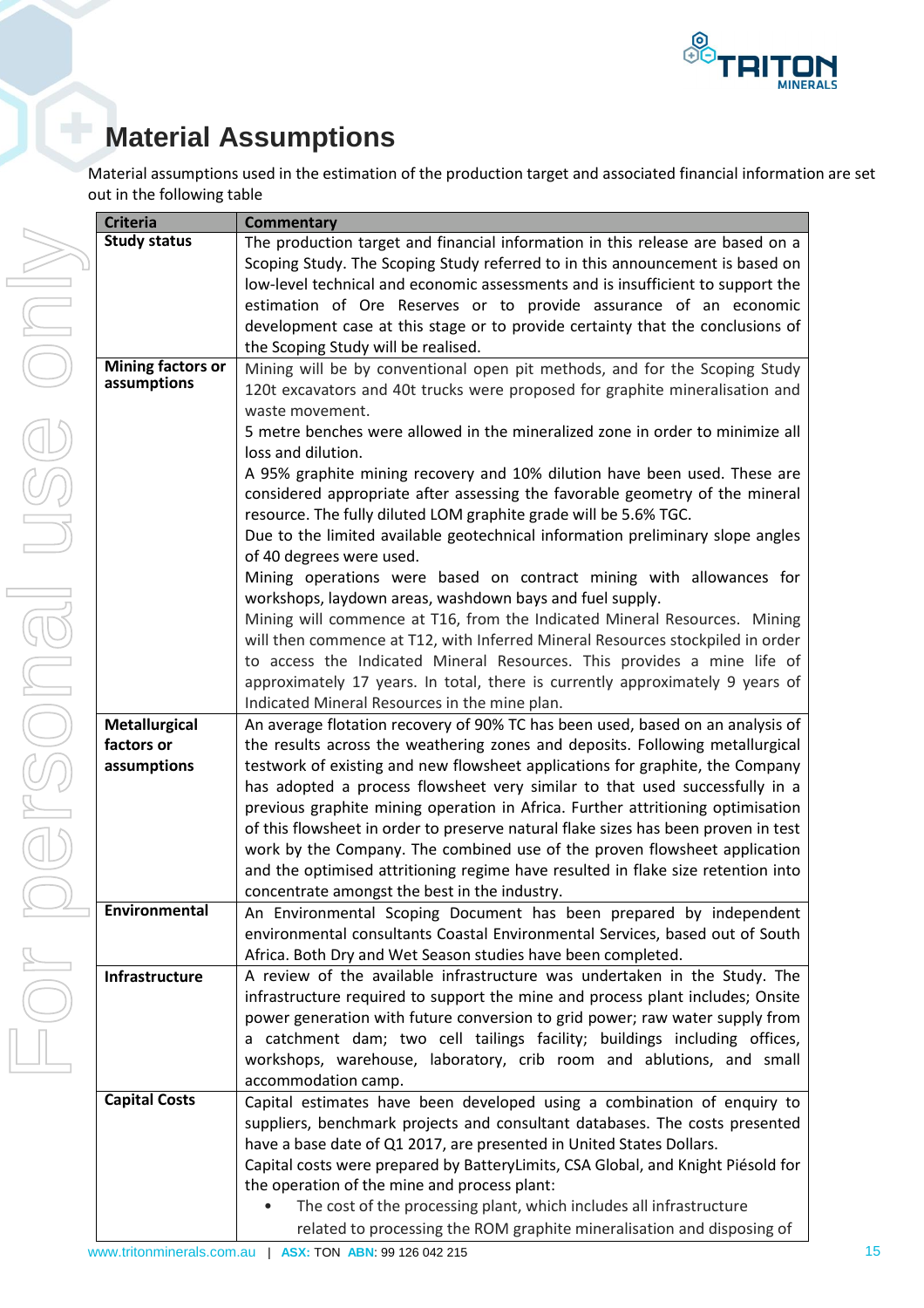

| <b>Criteria</b>        | <b>Commentary</b>                                                                                                                                                                                                                                                                                                                                                                                                                                                                                                                                                                                                                                                                                                                                                                                                                                                                                                                                                                                                                                     |                                                                                                                                                                                                                                                                                                                                                                                                   |                                                                                                                                                        |  |  |
|------------------------|-------------------------------------------------------------------------------------------------------------------------------------------------------------------------------------------------------------------------------------------------------------------------------------------------------------------------------------------------------------------------------------------------------------------------------------------------------------------------------------------------------------------------------------------------------------------------------------------------------------------------------------------------------------------------------------------------------------------------------------------------------------------------------------------------------------------------------------------------------------------------------------------------------------------------------------------------------------------------------------------------------------------------------------------------------|---------------------------------------------------------------------------------------------------------------------------------------------------------------------------------------------------------------------------------------------------------------------------------------------------------------------------------------------------------------------------------------------------|--------------------------------------------------------------------------------------------------------------------------------------------------------|--|--|
|                        | the tailings.<br>The cost of mine support infrastructure, including explosives, in pit<br>$\bullet$<br>power and pumping.<br>The cost for the mobilisation of the mining contractor.<br>٠<br>Indirect project costs, such as engineering costs, freight and<br>$\bullet$<br>contingency.<br>The capital costs do not make provision for the following:<br>Mine closure and environmental costs.<br>Social responsibility costs.<br>$\bullet$<br>The costs presented are real costs and are exclusive of escalation.                                                                                                                                                                                                                                                                                                                                                                                                                                                                                                                                   |                                                                                                                                                                                                                                                                                                                                                                                                   |                                                                                                                                                        |  |  |
| <b>Operating Costs</b> | The Operating Costs have been defined as the cost of all ongoing mining,<br>processing and operational activities. Operating costs were prepared by<br>BatteryLimits, CSA Global, and Knight Piésold and comprise:<br>The cost of mining the graphite mineralisation and waste material from<br>the open pit, including the cost of man power, consumables and bulk<br>supply.<br>The cost of processing the graphite mineralisation to saleable products,<br>including the cost of man power, grid power, consumables and bulk<br>supply.<br>The cost of shared services for the support of the operation, including<br>$\bullet$<br>the cost of on- site labour, infrastructure, camp costs and bulk supply.<br>The cost of transporting the graphite mineralisation to the point of sale<br>$\bullet$<br>Head office costs.<br>Operating costs have been determined through database costs, quotes and<br>estimations based on similar operations.<br>The operating costs do not make provision for the following:<br>Social responsibility costs. |                                                                                                                                                                                                                                                                                                                                                                                                   |                                                                                                                                                        |  |  |
| <b>Revenue factors</b> | The costs presented are real costs and are exclusive of escalation.<br>characteristics of the expected final product through test work programs in<br><b>Product Size Fraction</b><br>+500 micron<br>-500+300 micron<br>-300+180 micron<br>$-180+150$ micron<br>$-150+75$ micron<br>-75 micron<br><b>Basket price</b><br>The Consensus Forecast is derived from discussions with industry end users,<br>considering the potential future growth of the battery and expandable products<br>market in the medium term.                                                                                                                                                                                                                                                                                                                                                                                                                                                                                                                                  | Revenue is a function of graphite prices. The Company has established the<br>Perth. Price forecasts have been assumed from an examination of other<br>studies, discussion with end users and market forecasts.<br><b>Product</b><br><b>Split</b><br>for<br><b>Basket Price</b><br>6%<br>24%<br>26%<br>10%<br>17%<br>17%<br>analysts and traders related to the latest supply and demand forecasts | Graphite<br>Concentrate<br><b>Price</b><br>US\$2,877/t<br>US\$2,125/t<br>US\$1,499/t<br>US\$1,000/t<br>US\$736/t<br>US\$571/t<br>US\$1,369/t FOB Pemba |  |  |

Risks associated with these assumptions are that the product split is not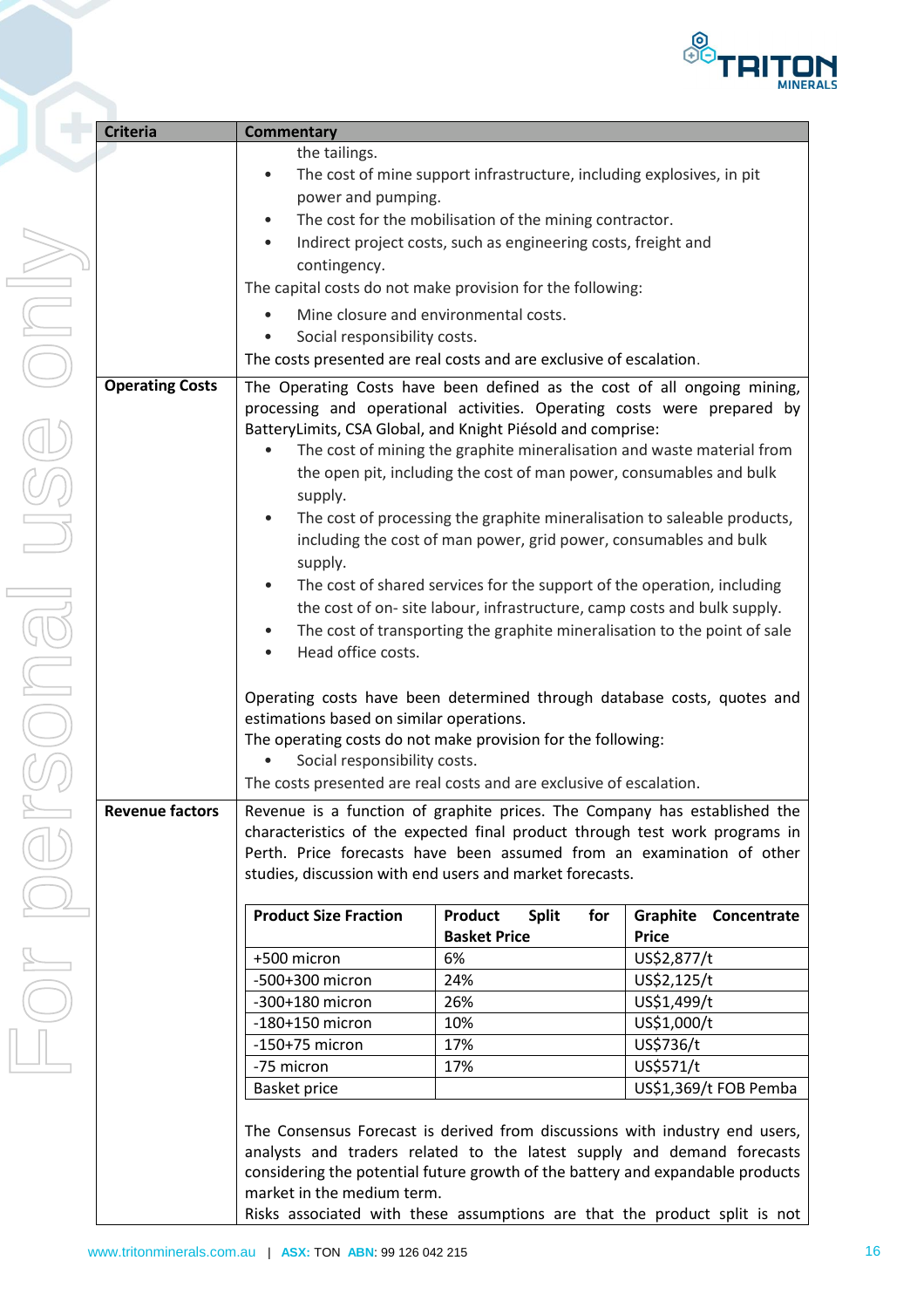

| <b>Criteria</b>   | <b>Commentary</b>                                                                                                                                               |      |    |    |    |      |    |    |    |      |    |    |    |
|-------------------|-----------------------------------------------------------------------------------------------------------------------------------------------------------------|------|----|----|----|------|----|----|----|------|----|----|----|
|                   | achieved and/or that the price assumptions are not met by the prevailing                                                                                        |      |    |    |    |      |    |    |    |      |    |    |    |
|                   | graphite market. The Company has based these assumptions on publicly                                                                                            |      |    |    |    |      |    |    |    |      |    |    |    |
|                   | available market forecasts by expert industry analysts and has taken a                                                                                          |      |    |    |    |      |    |    |    |      |    |    |    |
|                   | conservative position on both sets of assumptions.                                                                                                              |      |    |    |    |      |    |    |    |      |    |    |    |
|                   | Exchange Rates used for the Study as follows:                                                                                                                   |      |    |    |    |      |    |    |    |      |    |    |    |
|                   | $US$1.00 = A$1.32$                                                                                                                                              |      |    |    |    |      |    |    |    |      |    |    |    |
|                   | $US$1.00 = 67.64 MZN$                                                                                                                                           |      |    |    |    |      |    |    |    |      |    |    |    |
|                   | $US$1.00 = 13.74 ZAR$                                                                                                                                           |      |    |    |    |      |    |    |    |      |    |    |    |
|                   | US\$1.00 = € 0.92                                                                                                                                               |      |    |    |    |      |    |    |    |      |    |    |    |
|                   | $US$1.00 = 6.77$ CNY                                                                                                                                            |      |    |    |    |      |    |    |    |      |    |    |    |
|                   | Government Royalties of 3% were applied.                                                                                                                        |      |    |    |    |      |    |    |    |      |    |    |    |
| <b>Schedule</b>   | Drilling and Technical investigations will be undertaken in Q2 and Q3 2017 to                                                                                   |      |    |    |    |      |    |    |    |      |    |    |    |
| and               | support feasibility studies and the environmental approval process until the end                                                                                |      |    |    |    |      |    |    |    |      |    |    |    |
| <b>Timeframe</b>  | of 2017                                                                                                                                                         |      |    |    |    |      |    |    |    |      |    |    |    |
|                   | The project development schedule indicates that the Project could be                                                                                            |      |    |    |    |      |    |    |    |      |    |    |    |
|                   | constructed by Q2 2019 provided that funding and relevant project approvals                                                                                     |      |    |    |    |      |    |    |    |      |    |    |    |
|                   | can be secured by the end of Q1 2018. Partial funding would facilitate an earlier                                                                               |      |    |    |    |      |    |    |    |      |    |    |    |
|                   | commitment to long lead items.                                                                                                                                  |      |    |    |    |      |    |    |    |      |    |    |    |
|                   |                                                                                                                                                                 |      |    |    |    |      |    |    |    |      |    |    |    |
|                   | <b>Activity</b>                                                                                                                                                 | 2017 |    |    |    | 2018 |    |    |    | 2019 |    |    |    |
|                   | Ancuabe Graphite project<br><b>Drilling</b>                                                                                                                     | Q1   | Q2 | Q3 | Q4 | Q1   | Q2 | Q3 | Q4 | Q1   | Q2 | Q3 | Q4 |
|                   | <b>Technical investigations</b>                                                                                                                                 |      |    |    |    |      |    |    |    |      |    |    |    |
|                   | <b>Feasibility studies</b>                                                                                                                                      |      |    |    |    |      |    |    |    |      |    |    |    |
|                   | Project approvals<br>Commencement                                                                                                                               |      |    |    |    |      |    |    |    |      |    |    |    |
|                   | <b>EPCM</b>                                                                                                                                                     |      |    |    |    |      |    |    |    |      |    |    |    |
|                   | Commissioning                                                                                                                                                   |      |    |    |    |      |    |    |    |      |    |    |    |
| <b>Market</b>     |                                                                                                                                                                 |      |    |    |    |      |    |    |    |      |    |    |    |
| <b>Assessment</b> | The international graphite market is expected to expand significantly over the<br>next 5 years. The Company has assumed, at this time, that the product will be |      |    |    |    |      |    |    |    |      |    |    |    |
|                   | sold.                                                                                                                                                           |      |    |    |    |      |    |    |    |      |    |    |    |
| <b>Funding</b>    | To achieve the range of outcomes indicated in the Scoping Study, funding in the                                                                                 |      |    |    |    |      |    |    |    |      |    |    |    |
|                   | order of US\$90 M will likely be required for capital works, pre-production                                                                                     |      |    |    |    |      |    |    |    |      |    |    |    |
|                   | operating costs and contingency. It is anticipated that the finance will be                                                                                     |      |    |    |    |      |    |    |    |      |    |    |    |
|                   | sourced through a combination of equity and debt instruments from existing                                                                                      |      |    |    |    |      |    |    |    |      |    |    |    |
|                   |                                                                                                                                                                 |      |    |    |    |      |    |    |    |      |    |    |    |
|                   | shareholders, new equity investment and debt providers from Australia and<br>overseas.                                                                          |      |    |    |    |      |    |    |    |      |    |    |    |
|                   | The Company has sufficient cash on hand at the date of this announcement to                                                                                     |      |    |    |    |      |    |    |    |      |    |    |    |
|                   | undertake the next stage of drilling that is underway to further define the                                                                                     |      |    |    |    |      |    |    |    |      |    |    |    |
|                   | Ancuabe T16 and T12 deposits and technical investigations to complete the                                                                                       |      |    |    |    |      |    |    |    |      |    |    |    |
|                   | next stages of feasibility studies.                                                                                                                             |      |    |    |    |      |    |    |    |      |    |    |    |
|                   | The Triton Board believes that there is a reasonable basis to assume that                                                                                       |      |    |    |    |      |    |    |    |      |    |    |    |
|                   | funding will be available to complete all feasibility studies and finance the pre-                                                                              |      |    |    |    |      |    |    |    |      |    |    |    |
|                   | production activities necessary to commence production on the following basis:                                                                                  |      |    |    |    |      |    |    |    |      |    |    |    |
|                   | Triton's Board and executive team have a strong financing track record                                                                                          |      |    |    |    |      |    |    |    |      |    |    |    |
|                   | in developing resources projects;                                                                                                                               |      |    |    |    |      |    |    |    |      |    |    |    |
|                   | The Company has a proven ability to attract new capital. Despite an                                                                                             |      |    |    |    |      |    |    |    |      |    |    |    |
|                   |                                                                                                                                                                 |      |    |    |    |      |    |    |    |      |    |    |    |
|                   | extremely challenging environment following the Voluntary                                                                                                       |      |    |    |    |      |    |    |    |      |    |    |    |
|                   | Administration during 2016, the Company demonstrated its ability to<br>raise finance with a private placement that raised AUD\$6.3 M (AUD                       |      |    |    |    |      |    |    |    |      |    |    |    |
|                   |                                                                                                                                                                 |      |    |    |    |      |    |    |    |      |    |    |    |
|                   | Australian dollars) in September 2016 followed by a fully underwritten                                                                                          |      |    |    |    |      |    |    |    |      |    |    |    |
|                   | entitlement offer that raised AUD\$7.9 M in November 2016;                                                                                                      |      |    |    |    |      |    |    |    |      |    |    |    |